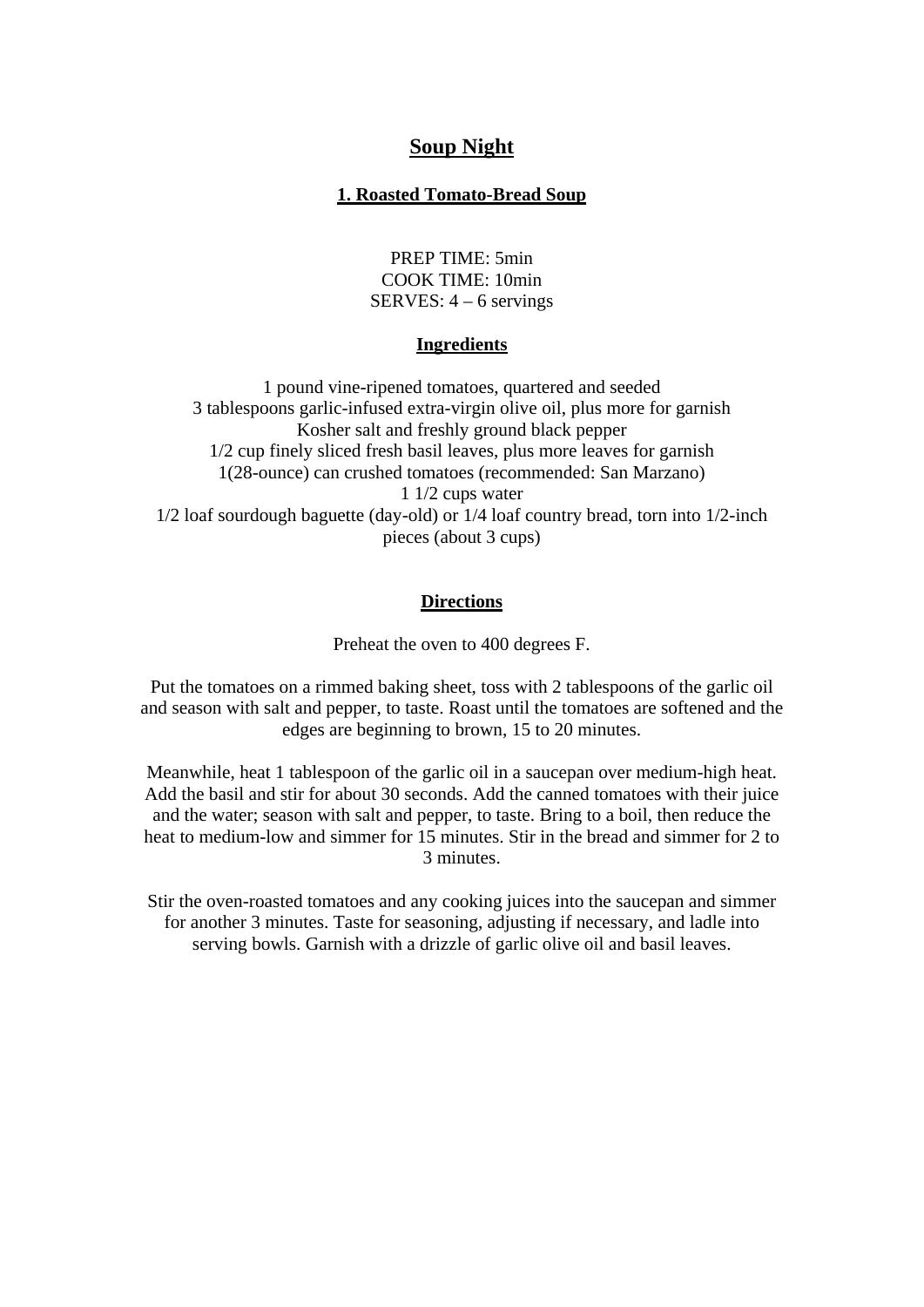# **2. White Bean Salad**

PREP TIME: 10min SERVES: 4 servings

## **Ingredients**

1 red bell pepper 1 (15-ounce) jar stewed cannellini beans, drained 2 large heads Belgian endive (red or green or a combination), trimmed and thinly sliced 1 lemon, zested and juiced 2 tablespoons garlic-flavoured olive oil Kosher salt and freshly ground black pepper

## **Directions**

Roast the bell pepper until charred (either over a gas flame, grill or broiler). Peel, stem, seed and chop into a bean-size dice.

Put the beans, red peppers, endive and lemon zest into a serving bowl. Add the lemon zest and juice and drizzle with the garlic oil. Season with salt and pepper, to taste, and toss the ingredients until well-combined and coated in dressing. Serve as a yummy chopped salad or as a dip with more endive leaves. Enjoy!

## **3. Affogato Sundae**

PREP TIME: 5min SERVES: 4 servings

## **Ingredients**

1 1/2 tablespoons amaretto liqueur 1 pint espresso gelato 1/4 cup sliced almonds, toasted 2 amaretti cookies (I love the cute wrapped Lazzaroni kind)

## **Directions**

1 pint heavy whipping cream

With a whisk or hand-held mixer, whip the cream in a bowl until very thick but still liquid. Add the amaretto and whip until soft peaks form.